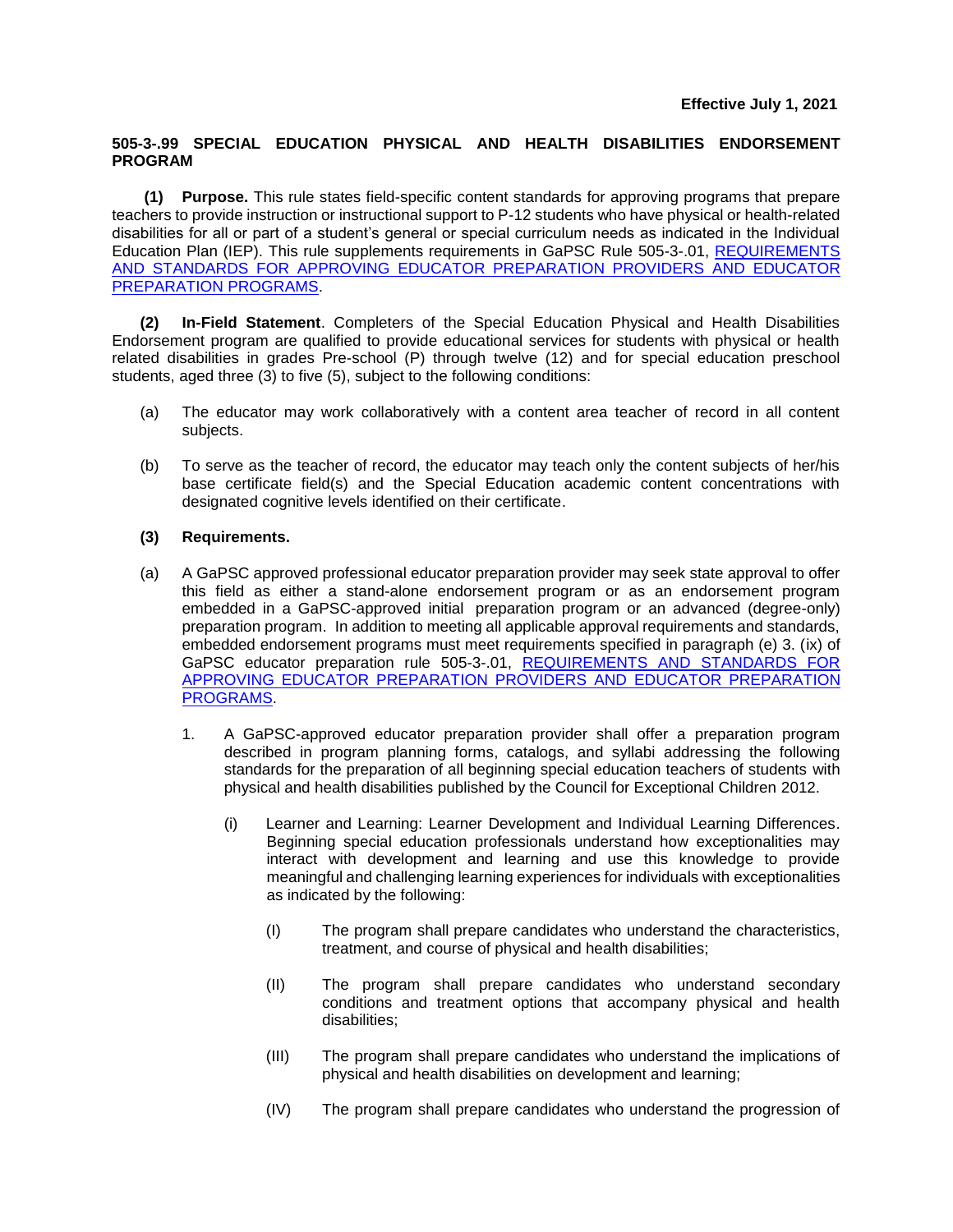degenerative diseases and the impact on educational performance;

- (V) The program shall prepare candidates who understand issues related to children's perceptions of death and dying;
- (VI) The program shall prepare candidates who understand the effects of physical disabilities on the way information is processed;
- (VII) The program shall prepare candidates who understand the functional effects of the type and severity of physical and health disabilities on individual performance;
- (VIII) The program shall prepare candidates who understand the psychosocial effects of physical and health disabilities;
- (IX) The program shall prepare candidates who apply knowledge of characteristics of individual's physical and health disabilities to their treatment interventions.
- (X) The program shall prepare candidates who monitor the effects of medication on individual performance; and
- (XI) The program shall prepare candidates who address learned helplessness in individuals with physical and health disabilities.
- (ii) Learning Environments. Beginning special education professionals create safe, inclusive, culturally responsive learning environments so that individuals with exceptionalities become active and effective learners and develop emotional wellbeing, positive social interactions, and self-determination as indicated by the following:
	- (I) The program shall prepare candidates who understand adaptations of educational environments to enhance the potential of individuals with physical and health disabilities;
	- (II) The program shall prepare candidates who understand barriers to accessibility by individuals with physical and health disabilities;
	- (III) The program shall prepare candidates who understand evacuation plans for individuals with physical and health disabilities;
	- (IV) The program shall prepare candidates who provide positioning techniques and equipment to promote participation in academic and social environments;
	- (V) The program shall prepare candidates to demonstrate proper body mechanics to promote individual and teacher safety in transfer, lifting, positioning and seating;
	- (VI) The program shall prepare candidates who arrange equipment and materials to provide a safe and healthy environment;
	- (VII) The program shall prepare candidates who provide information that promotes sensitivity towards, and acceptance of, those who have physical and health disabilities including communicable diseases; and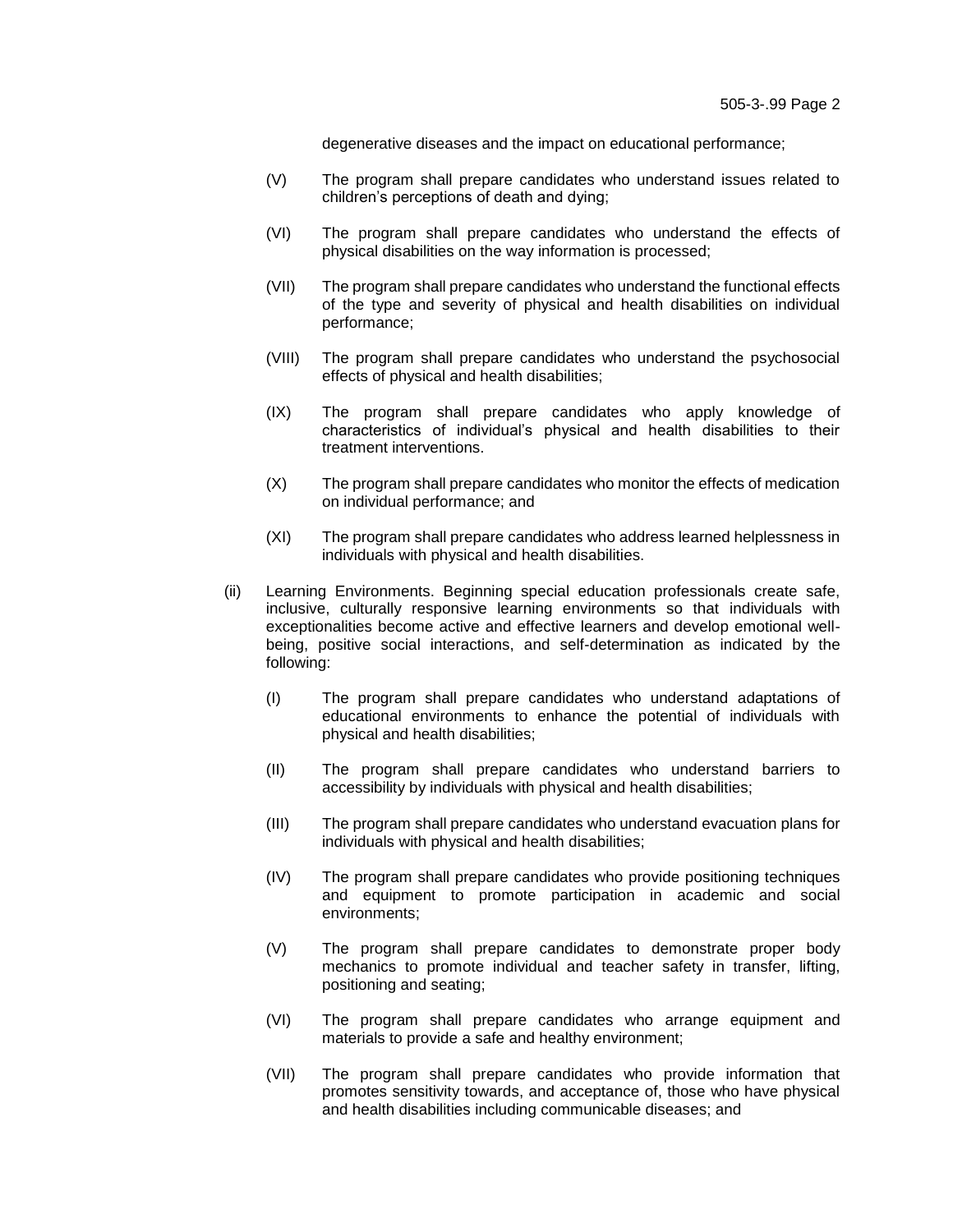- (VIII) The program shall prepare candidates who create learning environments to develop self-advocacy and independence when working with personal assistants.
- (iii) Curricular Content Knowledge. Beginning special education professionals use knowledge of general and specialized curricula to individualize learning for individuals with exceptionalities as indicated by the following:
	- (I) The program shall prepare candidates who understand the continuum of nonsymbolic to symbolic forms of communication;
	- (II) The program shall prepare candidates who understand the medical terminology related to physical and health disabilities;
	- (III) The program shall prepare candidates who understand the types and transmission routes of infectious and communicable diseases; and
	- (IV) The program shall prepare candidates who identify sources of specialized materials, equipment, and assistive technology for individuals with physical and health disabilities.
- (iv) Assessment. Beginning special education professionals use multiple methods of assessment and data-sources in making educational decisions as indicated by the following:
	- (I) The program shall prepare candidates who understand valid and reliable assessment instruments for individuals who have poor motor skills and/or are non-verbal;
	- (II) The program shall prepare candidates who teach response modes to establish accuracy in the assessment of individuals with physical and health disabilities;
	- (III) The program shall prepare candidates who select, adapt, and use assessment information when tests are not validated on individuals with physical and health disabilities; and
	- (IV) The program shall prepare candidates who modify and adapt tools and procedures within the confines of the standardization process.
- (v) Instructional Planning and Strategies. Beginning special education professionals select, adapt, and use a repertoire of evidence-based instructional strategies to advance learning of individuals with exceptionalities as indicated by the following:
	- (I) The program shall prepare candidates who understand the adaptations and assistive technology necessary to accommodate the unique characteristics of individuals with physical and health disabilities;
	- (II) The program shall prepare candidates who understand strategies for teaching organization and study skills;
	- (III) The program shall prepare candidates who understand strategies for teaching adapted physical education and recreational skills;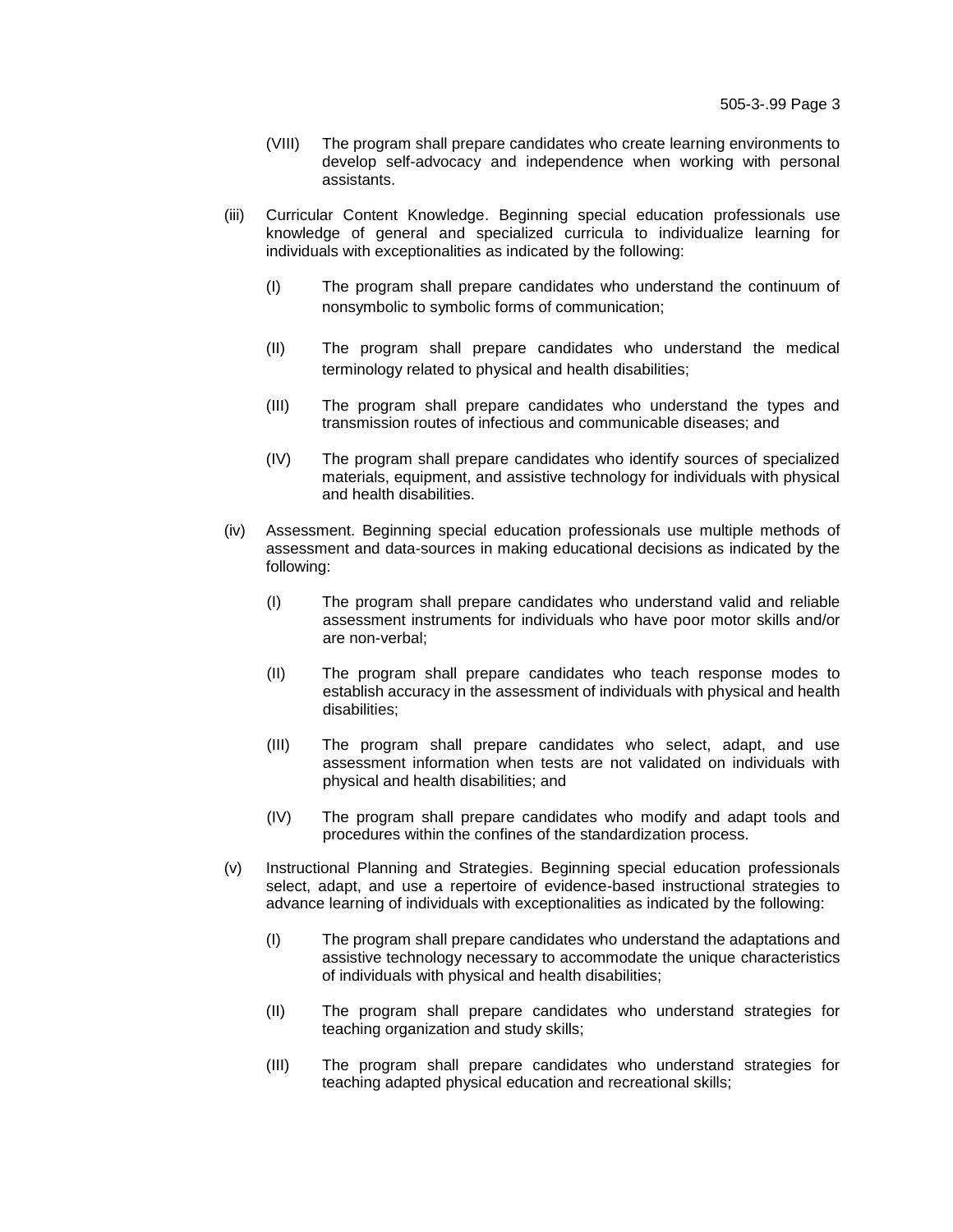- (IV) The program shall prepare candidates who demonstrate techniques for teaching human sexuality;
- (V) The program shall prepare candidates who understand the incorporation of augmentative and assistive communication into instruction and daily living activities;
- (VI) The program shall prepare candidates who use specialized instructional strategies for academic and functional tasks for individuals with physical and health disabilities;
- (VII) The program shall prepare candidates who use adaptations and assistive technology to provide access to and participation in the general curriculum;
- (VIII) The program shall prepare candidates who individualize instructional strategies to minimize the functional effects of the disability;
- (IX) The program shall prepare candidates who teach how to manage and document personal health care procedures in a safe, healthy environment;
- (X) The program shall prepare candidates who teach the use and management of technology;
- (XI) The program shall prepare candidates who demonstrate techniques for teaching literacy skills to individuals who are non-verbal;
- (XII) The program shall prepare candidates who support the use of primary and secondary forms of communication across environments;
- (XIII) The program shall prepare candidates who suggest data driven adjustments to communication systems;
- (XIV) The program shall prepare candidates who use assistive technology assessment to plan adaptations;
- (XV) The program shall prepare candidates who integrate individualized health care plans into daily programming;
- (XVI) The program shall prepare candidates who pace instruction based on individual characteristics and health factors;
- (XVII) The program shall prepare candidates who implement data driven progress monitoring to document and guide instruction; and
- (XVIII) The program shall prepare candidates who include independent living and post-secondary needs in instructional programming and transitional planning.
- (vi) Professional Learning and Ethical Practice. Beginning special education professionals use foundational knowledge of the field and their professional Ethical Principles and Practice Standards to inform special education practice, to engage in lifelong learning and to advance the profession as indicated by the following:
	- (I) The program shall prepare candidates who understand issues and educational definitions of individuals with physical and health disabilities;